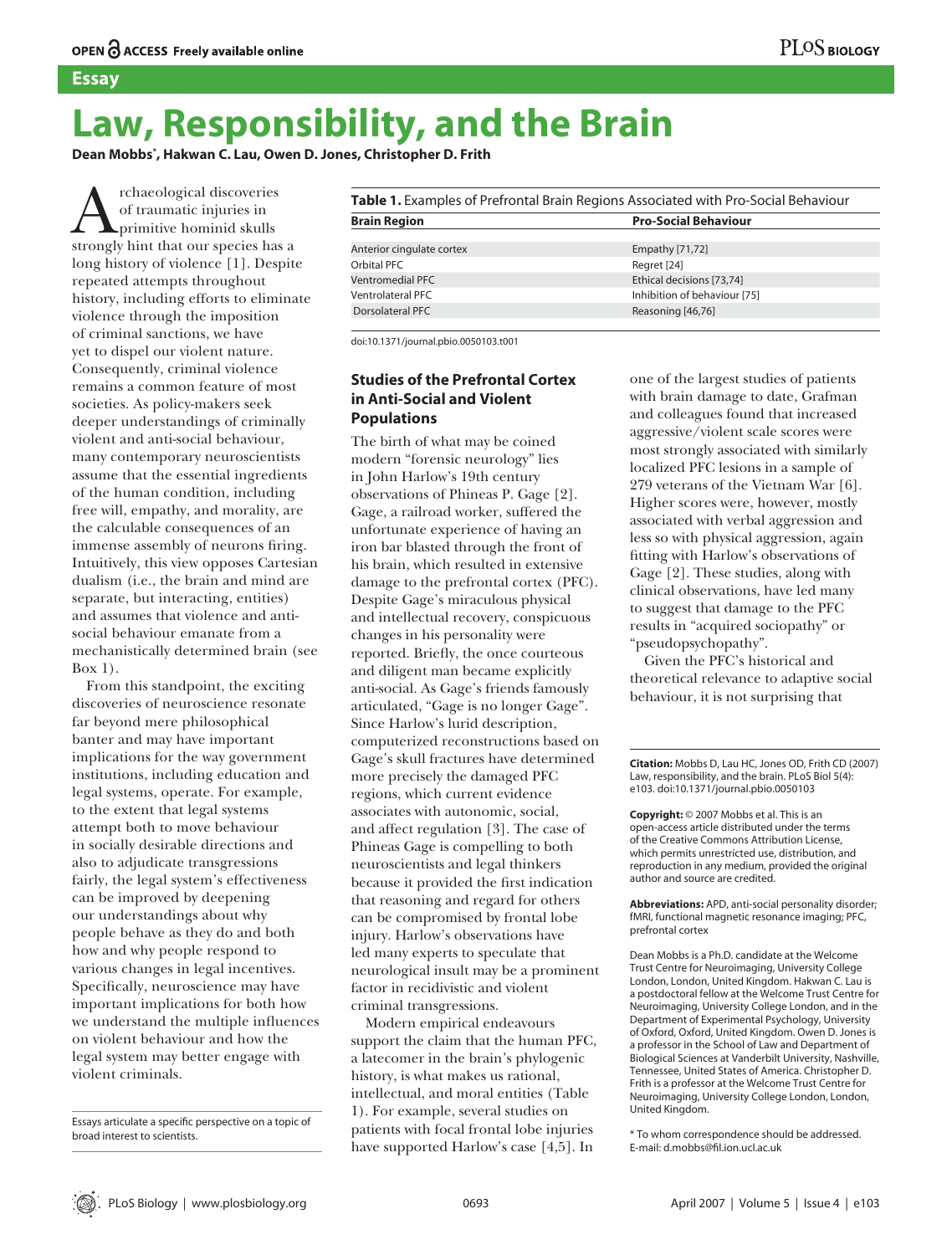

doi:10.1371/journal.pbio.0050103.g001

#### **Figure 1. Regions Associated with Normal and Atypical Social Behaviour**

(A) Medial and lateral view of the PFC.

(B) View of the ventral surface of the PFC and temporal poles.

(C) Coronal slice illustrating the amygdalar and insular cortex.

See also Table 1.

ACC, anterior cingulate cortex; dlPFC, dorsolateral PFC; MFd, medial PFC; oMFC, orbitomedial PFC; TP, temporal pole; vlPFC, ventrolateral PFC; vmPFC, ventromedial PFC.

this region was among the first to be examined in anti-social and violent populations. Raine and colleagues used noninvasive structural brain imaging to show an 11% reduction in PFC grey matter in patients with anti-social personality disorder (APD) [7]. These decreases in grey matter were also associated with decreased autonomic arousal to a social stressor (i.e., videotaped speech about an individual's faults). Similar reductions have been observed in a study of aggressive patients [8] and of pathological liars [9]. Nonetheless, such morphological and volumetric abnormalities may not necessarily relate to behaviour.

In principal, using brain imaging to look at function rather than structure should reveal stronger relationships between brain and behaviour. Using positron emission tomography scanning, neuroscientists have found attenuated resting regional cerebral blood flow in the frontal lobes of violent individuals [10] and convicted criminals [11]. In healthy volunteers, evoked anger and imagined aggressive transgressions are associated with reduced modulation of the orbital and medial PFC [12]. Collectively, these studies suggest that impulsive violent acts stem from diminished recruitment of the PFC's "inhibition" systems.

#### **Beyond the PFC**

The PFC is not, however, the only area where damage may increase propensity toward behaviours deemed criminal or anti-social. It has long been known that ablation of the monkey temporal lobe, including the amygdala, results in blunted emotional responses [13] (Figure 1C). In humans, brain-imaging and lesion studies have suggested a role of the amygdala in theory of mind, aggression [14], and the ability to register fear and sadness in faces [15]. According to the violence inhibition model, both sad and fearful facial cues act as important inhibitors if we are violent towards others. In support of this model, recent investigations have shown that individuals with a history of aggressive behaviour have poorer recognition of facial expressions [16], which might be due to amygdala dysfunction [17]. Others have recently demonstrated how the low expression of X-linked monoamine oxidase A (MAOA)—which is an important enzyme in the catabolism of monoamines, most notably serotonin (5-HT), and has been associated with an increased propensity towards reactive violence in abused children [18]—is associated with volume changes and hyperactivity in the amygdala [19].

The amygdala has been a major focus of attempts to understand the poor empathy and fear responses observed in psychopathic criminals. Using functional magnetic resonance imaging (fMRI), Birbaumer and coworkers [20] presented individuals with a paradigm in which the appearance of a face on a screen was followed by a painful shock in one condition but not in a second condition. Analysis showed normal volunteers to have increased activity in the amygdala (see Figure 1) in response to faces associated with shock, whereas psychopathic individuals showed no significant change in activity in this region. In addition, psychopaths also failed to show normal increases in skin conductance responses. Importantly, Birbaumer et al.'s findings are supported by studies showing that the limbic structures (i.e., amygdala and hippocampus) are functionally abnormal in psychopathic criminals during emotional memory [21] and by studies showing how activity in the amygdala decreases with increased scores on the Psychopathy Personality Inventory [12,22]. A prevailing hypothesis is that in psychopathic criminals the prefrontal– amygdala connections are disrupted, leading to deficits in contextual fear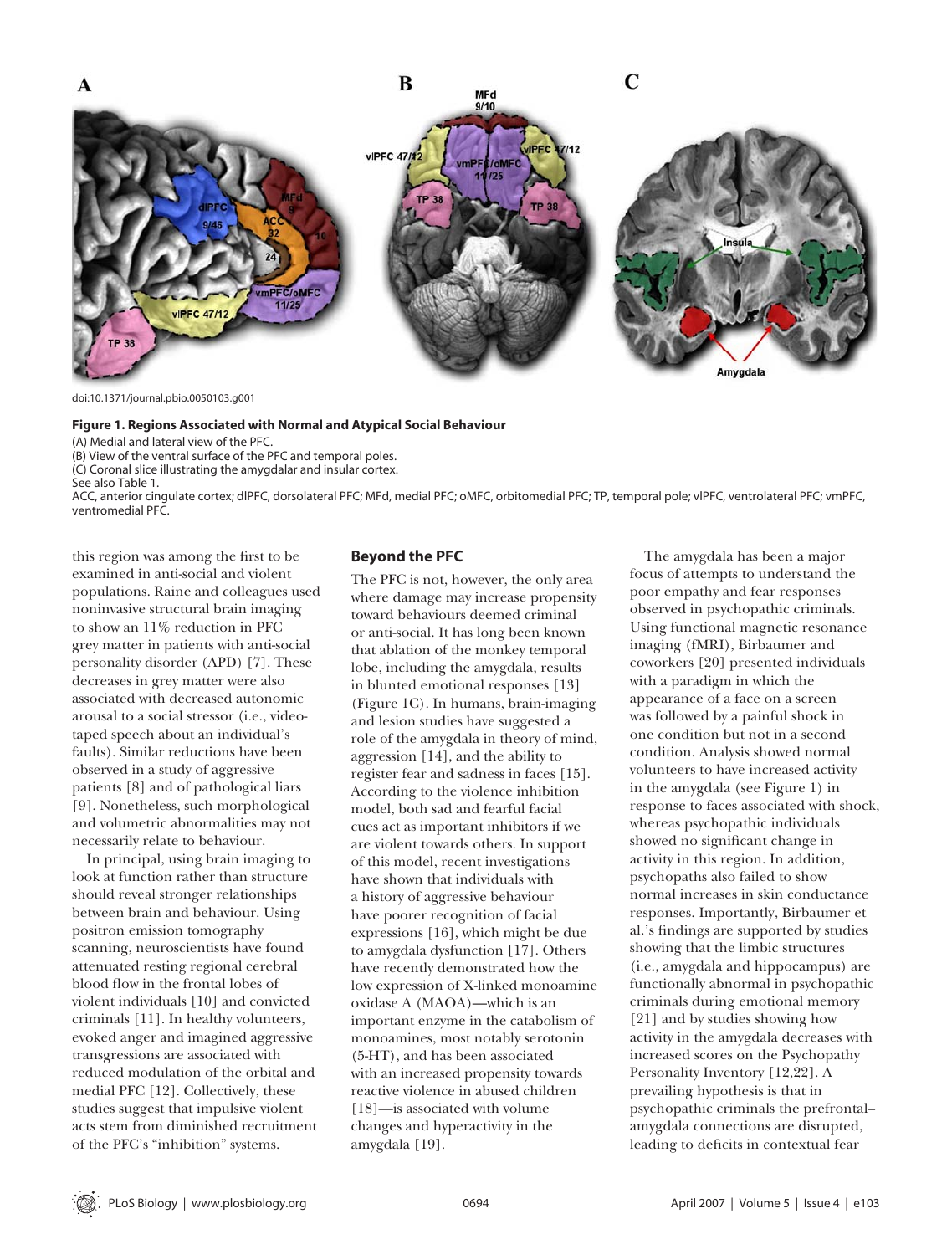conditioning [23], regret [24], guilt [25], and affect regulation [26].

#### **Does the Crime Fit the Brain?**

While many behaviours can be unambiguously defined, labelling a behaviour as "criminal" is to define how the behaviour will be considered socially. That is, the very same behaviour that might not be deemed criminal in one social context (say, shooting a gun at a target at a shooting range) may be deemed criminal in another (such as shooting a gun in the direction of a crowd of people). Such definitional ambiguities are at their least frequent, however, with respect to interpersonal violence, which is broadly proscribed.

It is clear in at least some contexts that different violent anti-social behaviours can arise from different etiologies. Animal studies have shown that distinct networks underlie different types of aggression (e.g., predatory attack and defensive rage [27]). From these studies, one might expect that in humans, distinct neural topographies exist in, for example, the sexual criminal, the sadistic murderer, and the political terrorist. At first glance, such reasoning looks like phrenological folly; however, evidence does suggest that violent behaviour can be placed into two broad, yet distinct, categories: affective aggression (i.e., impulsive, autonomic arousing, and emotional) and predatory aggression (i.e., premeditated, goal-directed, and emotionless) [28].

With this dichotomy in mind, Raine and colleagues [29] reanalyzed positron emission tomography data to tease apart functional differences between premeditated psychopaths and impulsive affective murderers. Compared to controls, the impulsive murderers had reduced activation in the bilateral PFC, while activity in the limbic structures was enhanced. Conversely, the predatory psychopaths had relatively normal prefrontal functioning, but increased right subcortical activity, which included the amygdala and hippocampus. These results suggest that predatory psychopaths are able to regulate their impulses, in contrast to impulsive murderers, who lack the prefrontal "inhibitory" machinery that stop them from committing violent transgressions. Although more work is necessary, these

studies strongly suggest that some kinds of criminal behaviour are associated with dysfunction of different regions of the brain.

## **Does Some Criminal Behaviour Result from Mental Disorder?**

A great deal of empirical research demonstrates that mental illness is higher in incarcerated populations and estimates that as many as 25% of defendants evaluated for competency are medically and legally incompetent to stand trial [30]. Moreover, only 36% of the public perceive recidivistic crime as an organic disorder [31]. Consequently, weighing discrepancies between intuitions, expert views, and empirical findings is of fundamental importance to a legal system.

Both the *Diagnostic and Statistical Manual of Mental Disorders* and *International Classifi cation of Diseases*  10 classifications of mental and behavioural disorders include APD, which is defined respectively in the two classifications as a lack of regard for the feelings of others and a failure to

abide by society's rules. While it can be said that any given population of incarcerated criminals may not be a representative sample of all criminals, or even of all criminals who pass through the prison system, a systematic review of studies examining mental illness in 23,000 prisoners showed that these prisoners were several times more likely to have some form of psychosis or major depression, and ten times more likely to exhibit APD than the general population [32]. The authors suggest that, worldwide, several million prisoners have serious mental illness [32]. Several studies also show levels of head injury to be higher in violent and death-row criminals [33], while birth complications, which can often result in neurological damage (e.g., hypoxic-ischemic encephalopathy) and parental mental illness, are higher in anti-social populations [31]. More often than not, people with APD and violent behaviour have a history of childhood maltreatment or trauma [34]; having such a history has been linked to

#### **Box 1. Should We Rethink Free Will?**

Research linking the brain to antisocial and criminal behaviour also raises neurophilosophical questions concerning our liberty. Most neuroscientists hold that "minds are simply what brains do" [62]. Indeed, with the omission of metaphysical constructs like the "mind", many take the view that we are tied to the physical brain and, as a consequence, have little personal choice. A series of classic, yet controversial, studies by Benjamin Libet and colleagues showed that brain activity associated with deliberate decisions can be detected shortly before we are conscious of making the decision [63]. In these studies, participants reported when they first felt the intention to make a spontaneous movement by noting the position of a dot moving on computer screen. They apparently first became aware of their intentions about 200 milliseconds before action execution, which is later than the onset of the so-called readiness potential (or "bereitschaftspotential") recorded from the scalp prior to movement. Despite criticisms about the accuracy of this timing method, recent research [64,65] has shown that if anything, the actual onset of conscious intention

is likely to be even later. Moreover, psychologists report that our attributions of agency to actions are often illusory [66].

Despite these claims, free will as a concept is still unlikely to be eliminated. Clearly free will is a prerequisite for moral agency, and for society to run smoothly, we all need to believe that we are in full control of our actions. Not surprisingly, some have tried to find a middle ground in this argument. For example, Raine has entertained the idea that free will should be viewed along a "dimension rather than a dichotomy" ([31], p. 320), while Gazzaniga has argued that "brains are automatic, but people are free" ([52], p. 98). Is it reasonable, however, to posit that some people are more free than others? For example, few can dispute the fact that brain diseases such as schizophrenia and Huntington disease reduce the ability to act freely. Nonetheless, most juries may never have explicitly discussed the concept of free will [52]. Neurophilosophy may play an important role in understanding and updating the intuitions concerning free will and responsibility that may implicitly underlie juror deliberations.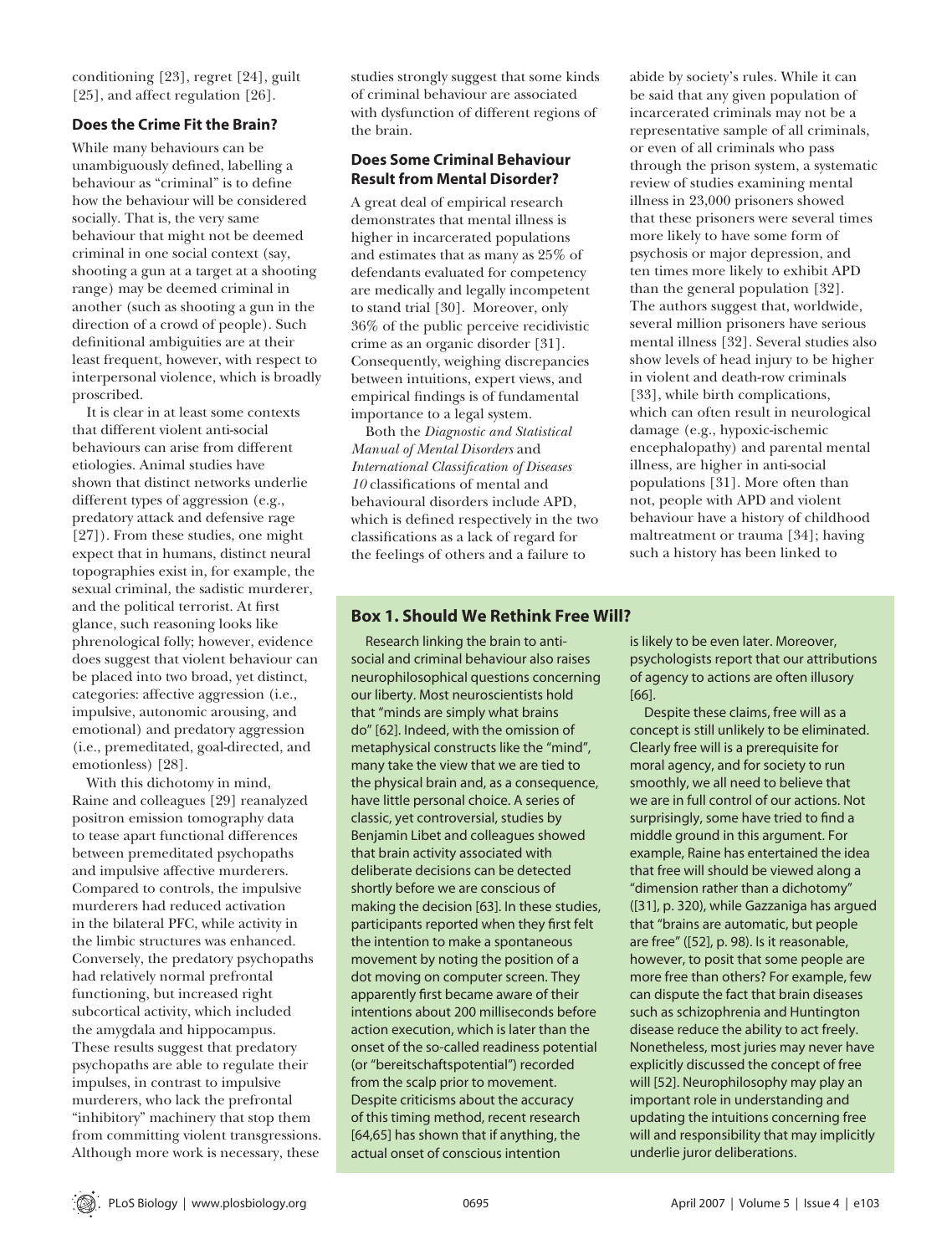## **Box 2. Brain Fingerprinting and Lie Detection**

Lie detection technology is one of the most obvious legal uses of brain imaging, and several new companies (e.g., No Lie MRI) are beginning to commercialise their services to lawyers and prosecutors. However, despite there being several published empirical studies on lie detection, results seem to be far from conclusive. Early brain-imaging studies of how the brain responds when we willfully lie showed that specific zones of the PFC increase in activity when individuals lie—the same regions known to come online when tasks become more difficult and when we need to control or inhibit responses [67]. However, one problem with most studies of lie detection is that they use group averages, which make firm conclusions about individual cases impossible. Although more work is needed, recent studies on single individuals have shown promise, with lie detection accuracy in the range of 80%– 90% [68]. Proponents argue that the use of brain imaging to detect deception is less prone to countermeasures, making it more reliable than the polygraph test [69]. Not surprisingly, government institutions have become increasingly interested (e.g., US Department of Defense) and have been criticized as

anomalous development of regions associated with anti-social behaviour, including the PFC, hippocampus, amygdala, corpus callosum, and hypothalamic–pituitary–adrenal axis [35]. Early damage to the orbitofrontal cortex in particular appears to result in poor acquisition of moral and social rules [36], thus showing the importance of the interaction between environment and brain development.

Discussing the possibility of meaningful links between some antisocial and violent behaviour and various brain disorders can, however, enrage retributivists, who point out that moral responsibility lies in the social rules by which acts are judged—not in the brain itself [37]. Nonetheless, there are many instances where brain disease can lead to antisocial behaviour, and these inevitably pose important complications for moral and legal systems that tend to divide responsibility for actions into dichotomous alternatives—guilty versus not guilty—instead of seeing

being "Orwellian". However like the polygraph, brain imaging is unlikely to be universally admissible in court until it is shown to be valid, reliable, and relevant.

Another technique brain fingerprinting—uses electroencephalography to examine the memory and encoding related multifaceted electroencephalographic response (MERMER). To measure this, an individual is shown crime scene pictures (i.e., the murder weapon), and changes in brain activity (specifically the P300 component) are monitored. The brain reacts differently to images it recognises versus ones that it does not recognise, so, for example, if an individual did use a specific weapon to kill a person, the brain will react differently to images of the murder weapon than to images of other weapons not used in the crime. Brain fingerprinting evidence has been admitted in some cases, such as in the Iowa murder trial of Terry Harrington. However, despite its claimed potential, brain fingerprinting has been criticised for problems with developing adequate test stimuli, vulnerability to countermeasures, and—because it's patented—a failure to be appropriately verified by peer review [70].

responsibility as existing along a continuum. For example, compared to the general population, individuals with frontotemporal dementia, Huntington disease, and attention deficit/ hyperactive disorder have a higher prevalence of episodic aggression or anti-social conduct. One disturbing example cited by Goldberg [38] is the case of a New York surgeon who, after finishing surgery, carved his signature in the patient's stomach. The surgeon was later diagnosed with Pick disease (a form of dementia associated with personality changes that presumably result from progressive degeneration of frontal and anterior temporal cortices). He was not considered responsible for his actions by experts, the jury, or even the victim. Beyond these examples lies the possibility that some forms of anti-social or violent behaviour are of unspecified origin, which could place them in the same category as many other neuropsychiatric disorders. Presumably, such unrecognized brain abnormalities might cause acts of

gratuitous violence, but the individuals concerned would be considered to be criminally responsible.

To be clear, there is at present no reason to believe that all criminal behaviours, or indeed even all violent criminal behaviours, are the result of organically dysfunctional brains. However, there is ample evidence to suggest that some kinds of dysfunction are likely to increase the probability of some kinds of behaviours that society labels as criminal. This suggests that research is urgently needed to elucidate the links between mental illness, neurological disorder, and criminal conduct. And modern and rapidly improving brain-imaging techniques may contribute significantly.

#### **Possible Legal Implications**

Advances in neuroscience could have several implications for the legal system. At the broadest level, these include (i) understanding how cognitive processes of key legal participants (such as judges and jurors) influence trial outcomes, (ii) discovering whether various assumptions underlying the evidentiary rules (such as one suggesting that "excited utterances" are less likely than average to be falsehoods) have any basis in fact, (iii) learning more about how people determine "just" punishments, (iv) anticipating how jurors may over-react to certain kinds of character evidence, (v) determining the extent of injuries from accidents, (vi) improving our abilities to detect mental biases and prejudices that may affect the proper function of legal fact-finding and decision-making, and (vii) learning more about the limits of witness memories. Yet even against this broad background, few implications for the legal system are more important than trying to gain a better understanding of important influences on criminal behaviour.

However, that very significance brings its own important challenges. On one hand, a better understanding may lead to more effective deterrence, to more effective treatment, and to more just and morally sound sentencing. On the other hand, determining criminal responsibility is a normative legal conclusion, not an empirical factual one, made in the context of a variety of often conflicting aspirations [39]. Therefore, even the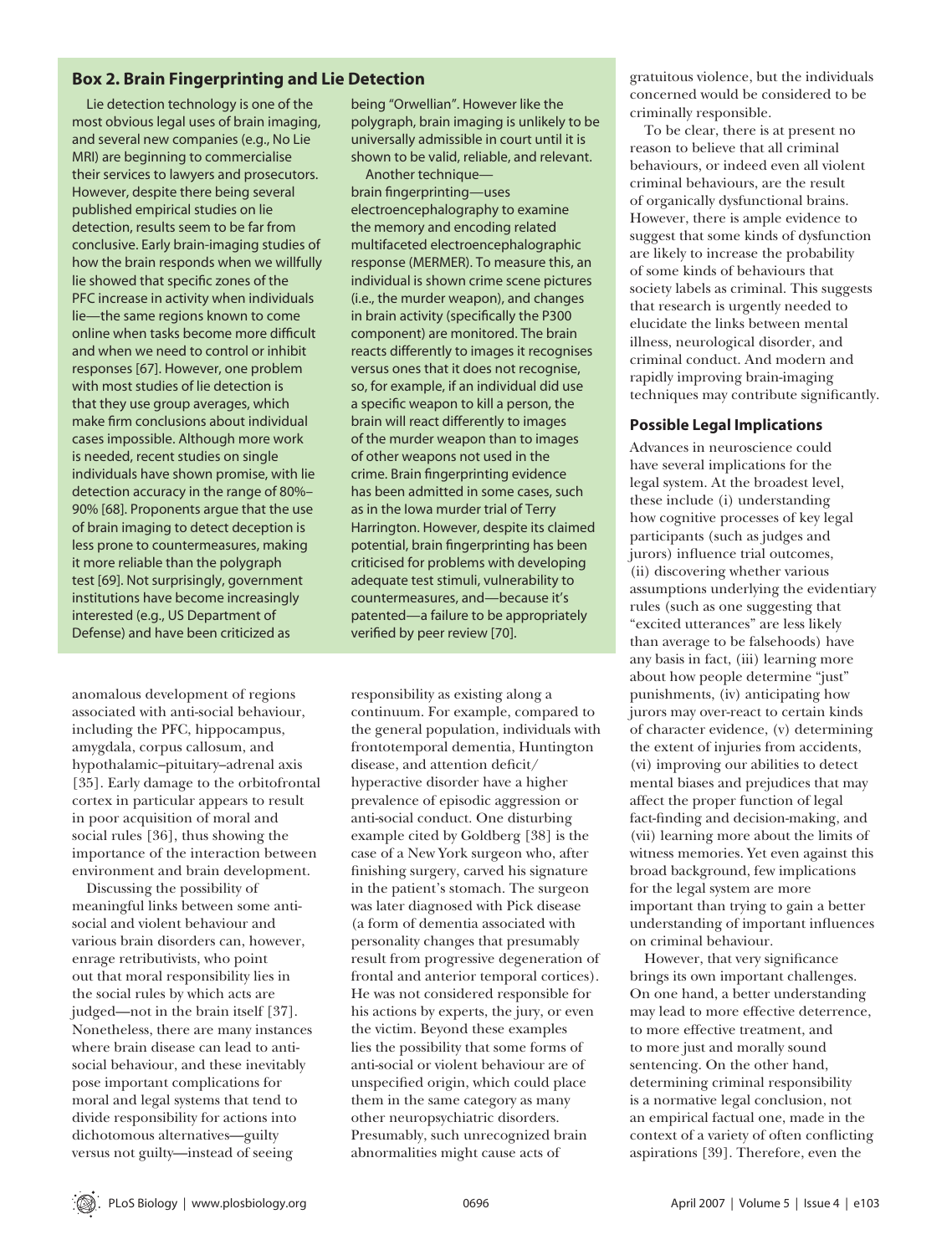best neuroscientific study can only afford factual evidence to be weighed alongside other behavioural evidence and normative considerations, rather than actually resolve the legal question as to which the factual evidence is relevant.

Generally speaking, in the Anglo-American criminal justice system, a person can be held criminally responsible if he performs a prohibited act intentionally and with a statutorily specified mental state (which may span such things as "purpose", "knowledge", "recklessness", or "negligence") [39]. Yet even if these criteria are satisfied, the defendant can be excused from liability if legally insane. That is, he may have intentionally and knowingly committed a proscribed act, but be found not blameworthy nonetheless, because a mental condition meeting a specified legal (as distinct from medical) threshold prevented him either from knowing the nature and quality of his act, or from understanding the wrongfulness of the act [40].

The possibility of being "not guilty by reason of insanity" can be traced back to the well-known M'Naghten case in 1843. While attempting to kill the British Prime Minister, Daniel M'Naghten mistakenly killed the Prime Minister's secretary. Experts maintained that M'Naghten exhibited such a vast deterioration in his reasoning abilities (believing the Prime Minister to be heading a murderous conspiracy) that he had no comprehension of the act he committed. The modern standards for determining legal insanity, in the long wake of M'Naghten, vary markedly across jurisdictions, with results that have prompted many calls for reform. For example, psychiatrists have been plagued by the need to answer dichotomously whether a defendant is "mad" or "bad" or to opine that "it is not him, it is his disease" [41]. Furthermore, medical research indicates that patients with selective damage to the PFC can often know right from wrong, but still be unable to act on such knowledge. This has naturally led defence attorneys and prosecutors to pursue more objective ways of determining whether a defendant is competent to stand trial, and if so, whether he can be held legally responsible for his actions.



doi:10.1371/journal.pbio.0050103.g002

#### **Figure 2. Cases Where Brain Anomalies Have, or Have Not, Been Linked to Anti-Social Behaviour**

(A) Brain scan of patient J. S., who exhibited sociopathic behaviour [5]. The image shows a lesion in the orbital frontal cortex.

(B) fMRI sagittal slice of the brain of patient J. Z., showing a lesion that was caused by the resection of pituitary tumour [4]. This lesion led to anti-social conduct, which was not exhibited before the surgery.

(C) Orbitofrontal damage associated with symptoms of paedophilia and sexual misconduct in the case of a 40-year-old male patient.

(D) Photograph of a patient after head injury (right) and fMRI scan 60 years later showing PFC damage (left) [53]. This patient showed personality changes, but no signs of anti-social conduct. (E) Cranial X-ray of a man who attempted suicide with a crossbow. Although the individual exhibited premorbid APD, the PFC damage caused by the crossbow arrow resulted in reversal of anti-social conduct [54].

This, in turn, has generated significant interest in brain-imaging evidence concerning a defendant's mental functioning (Box 2).

Several examples illustrate the kinds of contexts in which many believe that brain imaging may aid the law's ability to accurately assess a defendant's mental functioning. Consider the case of a 40 year-old man who inexplicably became a sexual impulsive with paedophilia. The patient had no prior history of sexual misconduct, but it was soon noted that he was frequenting prostitutes and that he attempted to molest his 12 year-old step-daughter. He was quickly

reported to the local authorities, was found guilty of child molestation, and was sentenced to either attend a 12-step sexual addiction program or face jail. Despite a strong yearning not to go to prison, the patient could not inhibit his sexual impulses. It was soon discovered that the defendant had a large tumour pressing on his right orbitofrontal cortex (Figure 2). Upon the resection of the tumour, the patient's sexual impulsiveness diminished. When the sexual impulsiveness later reappeared, a brain scan revealed that the tumour had grown back. A second resection of tumour again diminished the patient's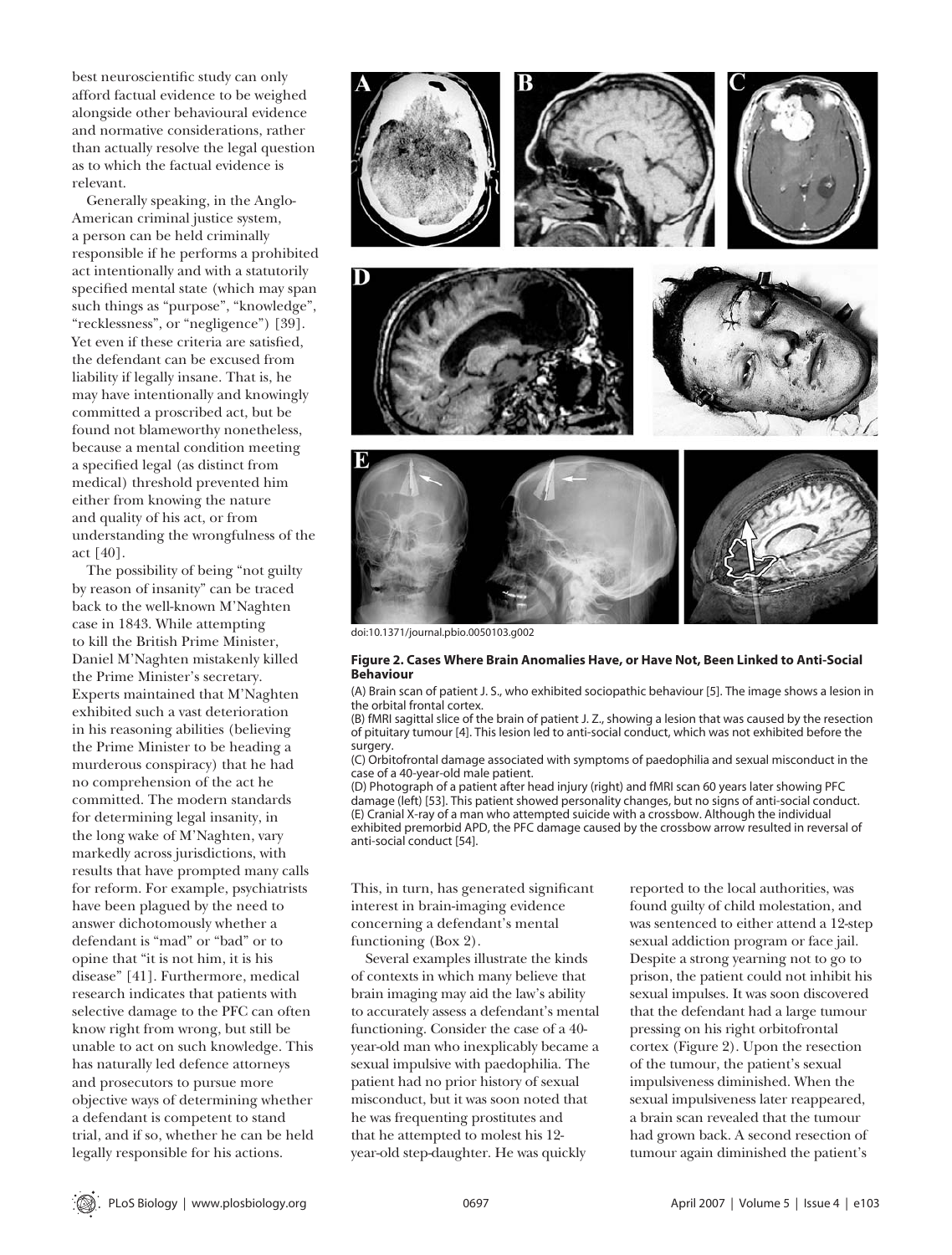sexual impulsiveness [42]. Another illustration is the 1998 case of 15-yearold Kip Kinkel, who shot and killed his parents and two high-school colleagues in the state of Oregon. Brain imaging was used as evidence in court to support Kinkel's "not guilty by reason of insanity" plea. The trial defence provided evidence of small cavities in Kinkel's frontal lobe. Although there was no evidence that this abnormality caused his behaviour (Kinkel was ultimately convicted as an adult and sentenced to 111 years in prison [43]), future developments in neuroscience may again aid courts in these kinds of inquiries.

These examples raise important questions not only about the extent to which neuroimaging may affect particular trial outcomes, but also about the ways in which the legal system can come to understand changing views of the brain, assess when those views are relevant, and determine how, in appropriate circumstances, to integrate that knowledge into legal decisionmaking [44] (see Boxes 2 and 3). For example, recent evidence suggests that the PFC continues to mature until the age of 25 [45] and that this maturation correlates with ability in counterfactual (if–then) thinking [46]. An underdeveloped ventrolateral PFC can be directly associated with poorer cognitive control [47], which some consider a core variable in criminal activity [48]. Such research and theory likely warrants serious consideration, given the robust relationship between age and violent criminal offences. For example, British Crime Survey statistics show that individuals between the ages of 16 and 24 commit more violent acts than all other age groups combined.

Such statistics have a special relevance in countries such as the United States where the death penalty is applied. For example, many lawyers who oppose capital punishment of juveniles hold the view that the legal system should take such neuroscientific evidence into account (e.g., the Justice for Children Project; http://moritzlaw. osu.edu/jfc) [49]. It is possible that the 2005 decision of the Supreme Court of the United States (Roper v. Simmons) that made it illegal to use capital punishment for any offender who was under the age of 18 when he committed his crime was influenced in part by evidence presented in amicus

(so-called "friends of the court") briefs, which included neuroscientific evidence [50].

## **The Limits of Brain Imaging as Evidence**

There are many exciting possibilities for how law and neuroscience may eventually partner—with neuroscientists discovering new things about the brain potentially relevant to law, and law asking questions that new neuroscientific research may help address. However, it is important to keep in mind a variety of limitations of brain-imaging technology. We highlight six.

First, functional brain imaging is not mind reading. Not only can it not tell

## **Box 3. Plausible Uses of Brain Imaging and Questions for Future Research**

Questions for which brain imaging might provide useful answers:

- Does the defendant exhibit any neurological damage?
- Do the brain abnormalities fit with the nature of the crime?
- Is the defendant faking an illness?
- Is the defendant lying about the crime?
- What is the likelihood of future transgressions?

To begin to answer such questions, society needs the following:

- More neurobiological research on anti-social and criminal populations (e.g., post-mortem histology, diffusion tensor imaging, and brain morphometry).
- A better classification of the neural activity associated with different types of criminal activity.
- A set of criteria and parameters for using imaging on single individuals with and without neurological abnormalities.
- Better understanding of the effects of intrinsic and extrinsic factors on the brain (e.g., interplay between environment, development, and genetics).
- Agreed criteria concerning validity and reliability of brain images.
- Agreed procedures for presenting imaging evidence in the courtroom.

us what or how a person was thinking at the time of a legally relevant act, it also cannot tell us with reliable accuracy what a person is thinking while being scanned. In this respect, brain imaging can only provide post hoc explanations [31]. The challenge of functional brain imaging has been likened to looking from an airplane window at night: when we look down from the plane we see complex patterns of lights, which we can demarcate into towns and cities and we can gaze at their connections through linking road lights. However, from the plane we achieve little understanding of the different, social, cultural, and political differences that exist in these blobs of light [51]. With respect to fMRI, this analogy is supported on a technical level, as the details of the relationships between metabolic demand and increased neuronal activity are poorly understood.

Second, as important as brain functioning is, brain imaging provides only one window of many into the multiple influences on behaviour that can be relevant to understanding why a person acted in an anti-social manner. Such influences include the intricate interaction between genetic, prenatal, endocrinological, social, cultural, and economic factors; "No pixel in a brain will ever be able to show culpability or nonculpability" ([52], p. 100).

Third, despite showing remarkable consistency with lesion, animal model, and electrophysiological data, brain imaging is not yet in Kuhnian terms a "pure science". Interpretation of brain scans is admittedly somewhat subjective. Anatomical landmarks in the form of gyri and sulci differ very much from individual to individual, and even in adulthood the brain is not fixed, but shows plasticity and change in response to injury that also varies from individual to individual. Moreover, in the case of fMRI, differences in haemodynamic response may not necessarily relate to neuropathology, but to vascular and endocrinological pathology. Thus, even if brain abnormalities are found, individual differences in the extent and location of the injury, and in recovery and plasticity, present major problems for the interpretation of brain images in the legal setting.

While these problems can be reduced in research through averaging across many individuals, these are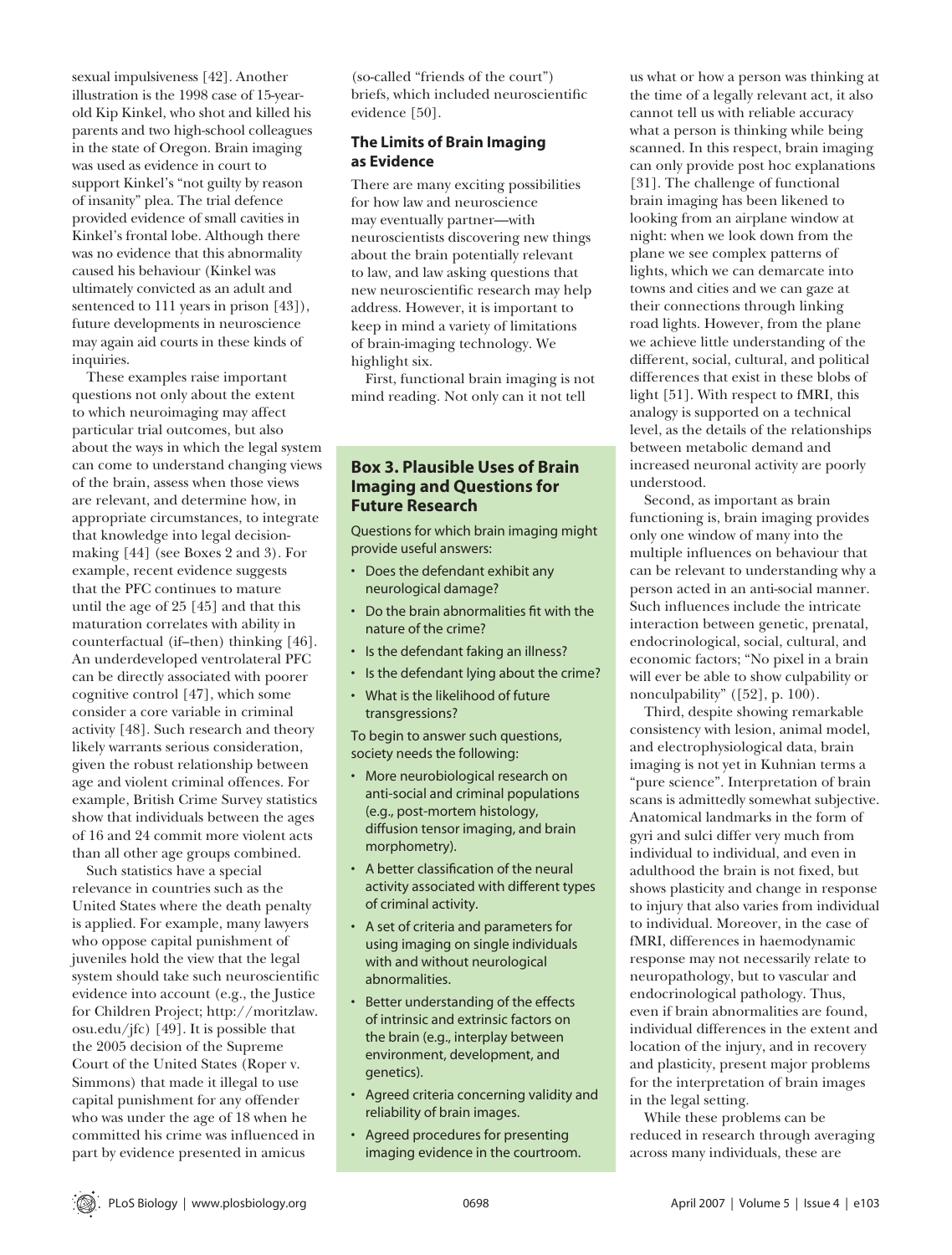critical issues when examining a single individual. For example, all the brainimaging studies conducted on violent and anti-social populations have studied group effects. Moreover, most studies have examined adult males, and the results cannot be generalised to females and children. Accordingly, if brain imaging is to be applied to the forensic evaluation of the single patient, a standardized set of tests, procedures, and imaging parameters are needed to achieve more valid conclusions (see Box 3).

Fourth, correlations between brain function and criminal behaviour are imperfect, calling into question both the diagnostic and predictive validity of brain-imaging evidence. That is, brain defects are not observed in all violent criminals, and conversely, not all people with PFC damage exhibit anti-social behaviour. For example, one longitudinal case study showed PFC damage to result in personality changes, but without signs of anti-social behaviour [53]. Some studies have shown how prefrontal damage can even decrease anti-social behaviour [54]. Differences in the PFC may also be caused by other variables, including levels of education and alcoholism [55]. A similar pattern emerges for the amygdala, where damage can result in increased or decreased aggression [23,56]. Moreover, in court proceedings, many experts have argued against the use of ambitious speculations concerning the brain (e.g., State of Tennessee v. Paul Dennis Reid Jr., 2002, No. 38887), particularly where the link between the criminal act and the neurological damage is based solely on brain-imaging data.

Fifth, just as it would be inappropriate to expect full localization of criminality genetically [57], it would be inappropriate to expect full localization of criminality neurologically [37]. Indeed, sociologists have long provided explanations for crime and deviance without the slightest reference to the brain.

Sixth, brain images are not only powerful, they can potentially be too powerful—an effect we have referred to as the "Christmas tree phenomenon". For example, in much the same way that a prosecutor may sway jurors with sympathetic pictures of the innocent victim, the defence may show brightly coloured images of the

perpetrator's allegedly dysfunctional brain. The vividness and technological sophistication of the images may be over-weighted by the jurors, which can warp justice just as surely as can under-weighting of relevant evidence. Brain imaging can be admissible in courts of different jurisdictions (e.g., under the Federal Rules of Evidence in the United States). However, given the increasing public interest in brain imaging [58] and the misinterpretations of what brain imaging is and can do [59], it is crucial for proper legal decision-making that judges and jurors understand the limitations of brain imaging.

#### **Concluding Remarks**

The goals of science and of law are different. However, important legal questions such as moral blameworthiness, culpability, responsibility, and the likelihood of recidivism depend to some degree on improved understandings of human behaviour. Therefore, biological advances in understanding human brain architecture and function may overlap in important ways with legal inquiries. New studies of the criminal brain are likely to shape moral views on responsibility and free will, with possible impacts on how legal systems punish and treat criminals [60].

A growing body of research gives us good reason to believe that some kinds of brain dysfunction can affect the probability of different kinds of criminal behaviours. However, despite our growing knowledge of the brain abnormalities associated with anti-social and psychopathic behaviour, there are as yet no concrete biological markers genetic or physiological—that can predict such behaviours. Violent and anti-social behaviours undoubtedly arise from a symphony of factors. Optimal understanding will require cooperation among many disciplines such as economics, sociology, psychology, evolutionary biology, cellular physiology, and neuroscience [61].  $\blacksquare$ 

#### **Acknowledgments**

We thank Cindy C. Hagan, John Monaghan, and Joshua Buckholtz for their helpful comments.

#### **References**

- 1. Walker PL (2001) A bioarchaeological perspective on the history of violence. Annu Rev Anthropol 30: 573–596.
- 2. Harlow J (1848) Passage of an iron bar through

the head. Boston Med Surg J 13: 389-393.

- 3. Damasio AR (1994) Descartes' error: Emotion, rationality and the human brain. New York: Putnam. 352 p.
- 4. Meyers CA, Berman SA, Scheibel RS, Hayman A (1992) Case report: Acquired antisocial personality disorder associated with unilateral left orbital frontal lobe damage. J Psychiatry Neurosci 3: 121–125.
- 5. Blair RJ, Cipolotti L (2000) Impaired social response reversal. A case of 'acquired sociopathy'. Brain 123: 1122–1141.
- 6. Grafman J, Schwab K, Warden D, Pridgen A, Brown HR, et al. (1996) Frontal lobe injuries, violence, and aggression: A report of the Vietnam Head Injury Study. Neurology 46: 1231–1238.
- 7. Raine A, Lencz T, Bihrle S, LaCasse L, Colletti P (2000) Reduced prefrontal gray matter volume and reduced autonomic activity in antisocial personality disorder. Arch Gen Psychiatry 57: 119–127.
- 8. Woermann FG, Tebartz van Elst L, Keopp MJ, Free SL, Thompson PJ, et al. (2000) Reduction of frontal neocortical grey matter associated with affective aggression in patients with temporal lobe epilepsy: An objective voxel by voxel analysis of automatically segmented MRI. J Neurol Neurosurg Psychiatry 68: 162–169.
- 9. Yang YL, Raine A, Lencz T, Bihrle S, Lacasse L, et al. (2005) Prefrontal structural abnormalities in liars. Br J Psychiatry 187: 320–325.
- 10. Volkow ND, Tancredi L (1987) Neural substrates of violent behaviour. A preliminary study with positron emission tomography. Br J Psychiatry 151: 668–673.
- 11. Raine A, Buchsbaum MS, Stanley J, Lottenberg S, Abel L, et al. (1994) Selective reductions in prefrontal glucose metabolism in murderers. Biol Psychiatry 36: 365–373.
- 12. Gordon HL, Baird AA, End AE (2004) Functional differences among those high and low on a trait measure of psychopathy. Biol Psychiatry 56: 516–521.
- 13. Bucy PC, Kluver H (1955) An anatomical investigation of the temporal lobe in the monkey *(Macaca mulatta)*. J Comp Neurol 103: 151–251.
- 14. van Elst LT, Trimble MR, Ebert D, van Elst LT (2001) Dual brain pathology in patients with affective aggressive episodes. Arch Gen Psychiatry 58: 1187–1188.
- 15. Blair RJ, Morris RS, Frith CD, Perrett DI, Dolan RJ (1999) Dissociable neural responses to facial expressions of sadness and anger. Brain 122: 883–893.
- 16. Weiss EM, Kohler CG, Nolan KA, Czobor P, Volavka J, et al. (2006) The relationship between history of violent and criminal behavior and recognition of facial expression of emotions in men with schizophrenia and socioaffective disorder. Aggress Behav 32: 1–8.
- 17. Adolphs R, Gosselin F, Buchanan TW, Tranel D, Schyns P, et al. (2005) A mechanism for impaired fear recognition after amygdala damage. Nature 433: 68–72.
- 18. Caspi A, McClay J, Moffitt TE, Mill J, Martin J, et al. (2002) Role of genotype in the cycle of violence in maltreated children. Science 297: 851–854.
- 19. Meyer-Lindenberg A, Buckholtz JW, Kolachana B, Hariri AR, Pezawas L, et al. (2006) Neural mechanisms of genetic risk for impulsivity and violence in humans. Proc Natl Acad Sci U S A 103: 6269–6274.
- 20. Birbaumer N, Veit R, Lotze M, Erb M, Hermann C, et al. (2005) Deficient fear conditioning in psychopathy: A functional magnetic resonance imaging study. Arch Gen Psychiatry 62: 799–805.
- 21. Kiehl KA, Smith AM, Hare RD, Mendrek A, Forster BB, et al. (2001) Limbic abnormalities in affective processing by criminal psychopaths as revealed by functional magnetic resonance imaging. Biol Psychiatry 50: 677–684.